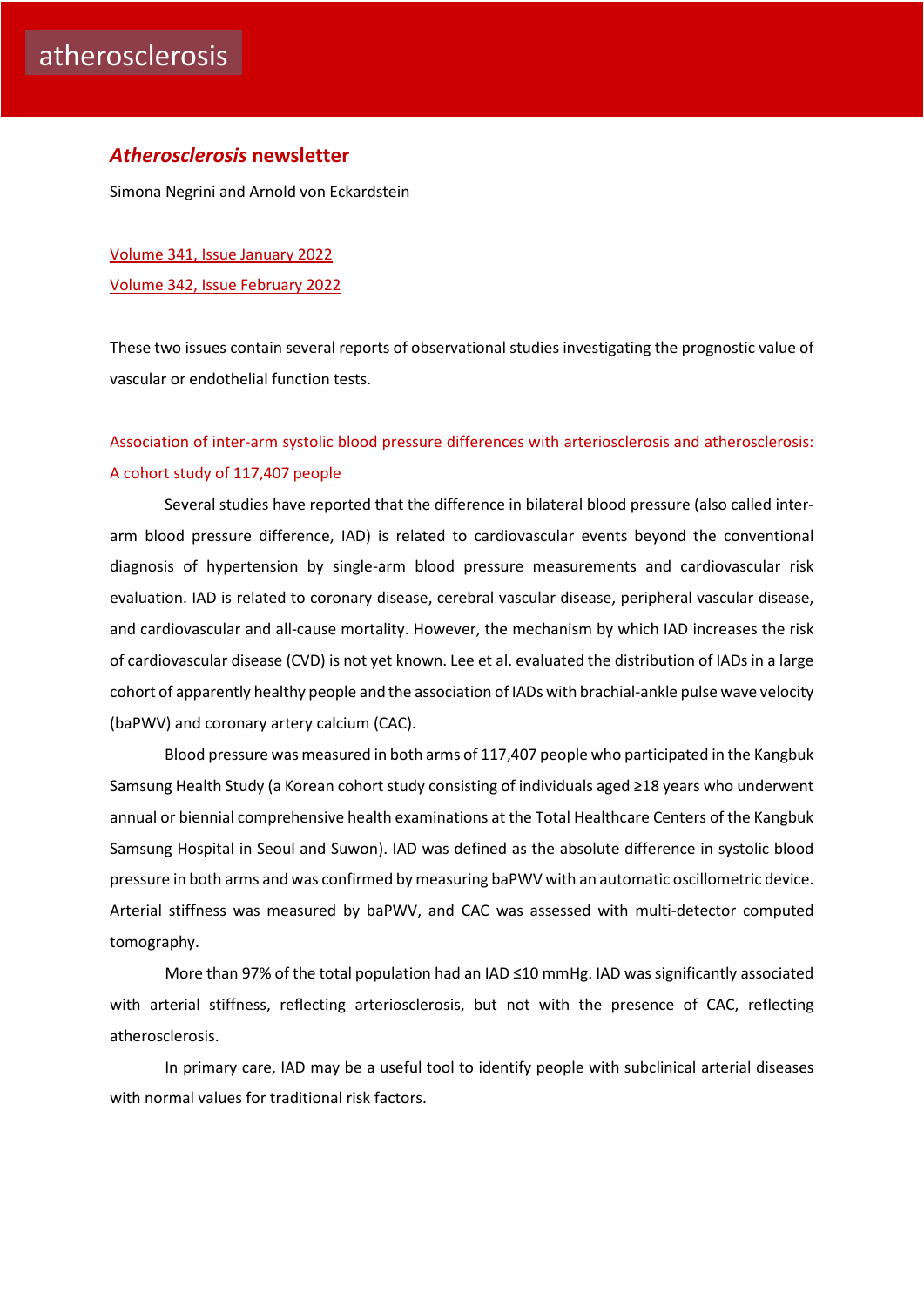[Retinal microvascular function predicts chronic kidney disease in patients with cardiovascular risk](https://click.notification.elsevier.com/CL0/https:%2F%2Fwww.atherosclerosis-journal.com%2Farticle%2FS0021-9150(21)01392-7%2Ffulltext%3Fdgcid=raven_jbs_etoc_email/1/0100017e46e2dca4-4421c0ef-ba82-4efa-8c72-6e868e54ebe1-000000/9WOqPe7tCybSJLMMMTPvG8ulkmT9LJCV_HZTXFGaQfo=230)  [factors](https://click.notification.elsevier.com/CL0/https:%2F%2Fwww.atherosclerosis-journal.com%2Farticle%2FS0021-9150(21)01392-7%2Ffulltext%3Fdgcid=raven_jbs_etoc_email/1/0100017e46e2dca4-4421c0ef-ba82-4efa-8c72-6e868e54ebe1-000000/9WOqPe7tCybSJLMMMTPvG8ulkmT9LJCV_HZTXFGaQfo=230) 

Cardiovascular disease (CVD) remains the greatest contributor to increased morbidity and mortality among patients with advanced chronic kidney disease (CKD). Vascular endothelial dysfunction, a sentinel event in the development of focal and systemic vascular disease, is a precursor to atherosclerosis and is implicated in the coexistence between CVD and CKD. Retinal microvascular endothelial vasodilatation, a nitric oxide-dependent phenomenon, provides a direct measure of vascular reactivity in the retinal microcirculation. Theuerle et al. aimed to assess whether flicker lightinduced retinal microvascular endothelial function is attenuated in subjects with renal impairment, and whether diminished retinal microvascular function is predictive of long-term CKD progression.

In a single centre prospective observational study, 253 subjects with coronary artery disease and CVD risk factors underwent dynamic retinal vessel analysis. Retinal microvascular dysfunction was quantified by measuring retinal arteriolar and venular dilatation in response to flicker light stimulation. Serial renal function assessment was performed over a median period of 9.3 years using estimated GFR (eGFR).

Flicker light-induced retinal arteriolar dilatation (FI-RAD) was attenuated in patients with baseline eGFR compared to those with normal renal function. In patients with normal renal function, subjects with the lowest FI-RAD responses exhibited the greatest annual decline in eGFR. In uni- and multivariable analysis, among subjects with normal renal function, a 1% decrease in FI-RAD was associated with an accelerated decline in eGFR. FI-RAD was not predictive of CKD progression in subjects with baseline eGFR.

Retinal arteriolar endothelial dysfunction is present in patients with CVD who have early-stage CKD, and serves as an indicator of long-term CKD progression in those with normal renal function.

These study findings are highlighted in an [editorial](https://www.atherosclerosis-journal.com/article/S0021-9150(21)01462-3/fulltext) by Bellasi et al.

# [Sex-related differences in plaque characteristics and endothelial shear stress related plaque](https://click.notification.elsevier.com/CL0/https:%2F%2Fwww.atherosclerosis-journal.com%2Farticle%2FS0021-9150(21)01511-2%2Ffulltext%3Fdgcid=raven_jbs_etoc_email/1/0100017e944d2056-7b78df4f-7c89-4814-8dcf-c68cd12c018a-000000/uNmVSDWq1BmOSLwjsNINTHYfZea8z2db1mH_FdqJo8o=234)[progression in human coronary arteries](https://click.notification.elsevier.com/CL0/https:%2F%2Fwww.atherosclerosis-journal.com%2Farticle%2FS0021-9150(21)01511-2%2Ffulltext%3Fdgcid=raven_jbs_etoc_email/1/0100017e944d2056-7b78df4f-7c89-4814-8dcf-c68cd12c018a-000000/uNmVSDWq1BmOSLwjsNINTHYfZea8z2db1mH_FdqJo8o=234)

Atherosclerosis manifests differently in women compared to men in terms of atherosclerotic plaque size, composition and rupture risk. In general, coronary plaques in women are smaller in size and display fewer features of plaque vulnerability. Furthermore, women more often exhibit nonobstructive coronary disease, which is associated with coronary microvasculature abnormalities. Since endothelial shear stress (ESS), the frictional force of blood flowing along endothelial cells, is known to play a critical role in coronary atherosclerosis development, Wentzel et al. investigated the differences in anatomical characteristics and ESS–related plaque growth in human coronary arteries in men compared to women.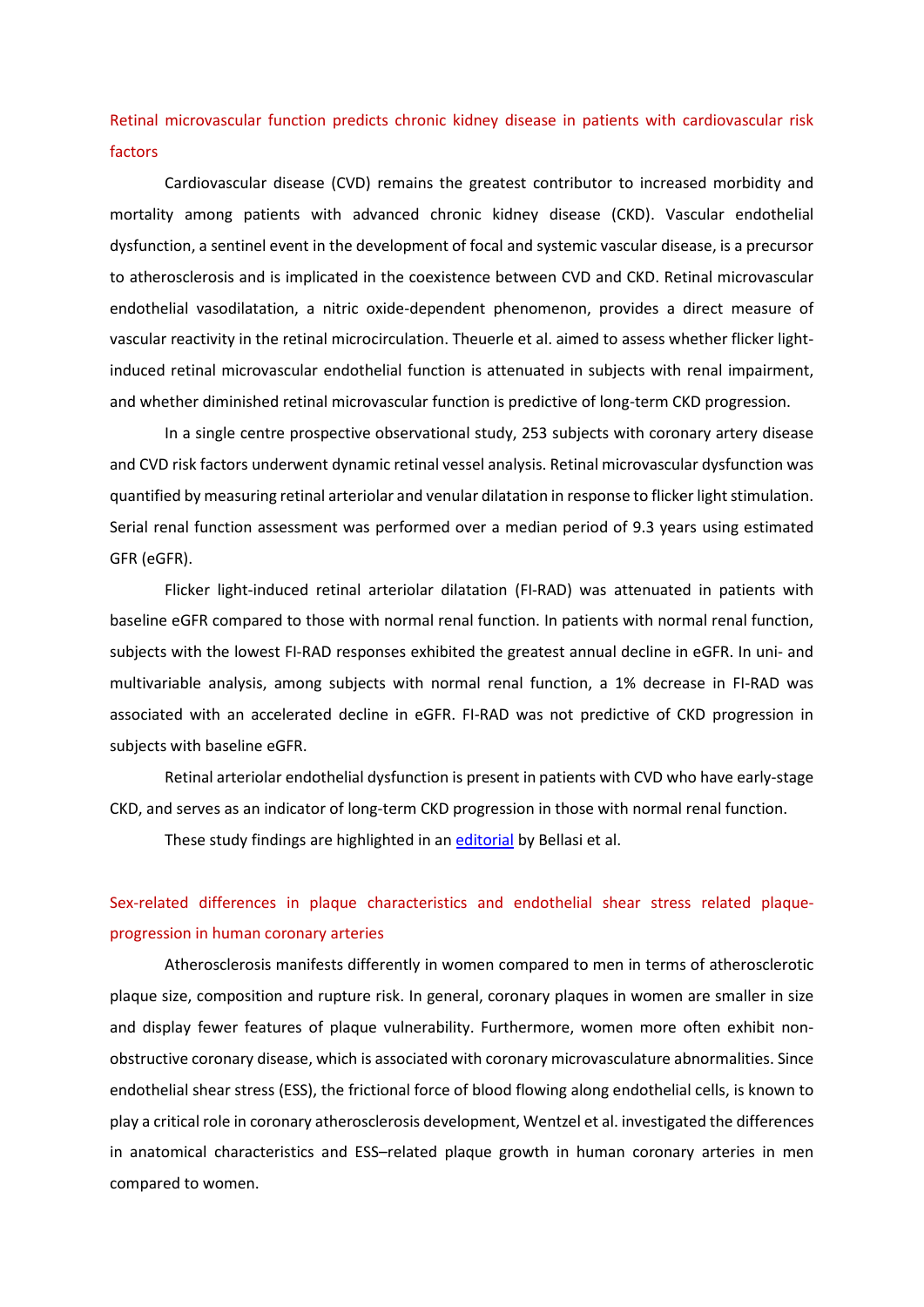1183 coronary arteries (male/female: 944/239) from the PREDICTION study were studied for differences in artery/plaque and ESS characteristics, and ESS-related plaque progressionamong men and women and after stratification for age. All characteristics were derived from intravascular ultrasound imaging (IVUS)-based vascular profiling and reported per 3 mm-segments.

Coronary arteries and plaques were significantly smaller in females compared to males; but no important differences were observed in plaque burden, ESS and rate of plaque progression. Change in plaque burden was inversely related to ESSwith no difference between women *versus* men. However, stratification for age demonstrated that ESS-related plaque growth was more marked in young women compared to men, reducing in magnitude over the age-categories up till 75 years.

Coronary artery and plaque size are smaller in women compared to men, but ESS and ESSrelated plaque progression were similar. Sex-related differences in ESS-related plaque growth were evident after stratification for age. These observations suggest that although the fundamental processes of atherosclerosis progression are similar in men and women, plaque progression may be influenced by age within gender.

#### [Risk of myocardial infarction based on endothelial shear stress analysis using coronary angiography](https://click.notification.elsevier.com/CL0/https:%2F%2Fwww.atherosclerosis-journal.com%2Farticle%2FS0021-9150(21)01437-4%2Ffulltext%3Fdgcid=raven_jbs_etoc_email/1/0100017e944d2056-7b78df4f-7c89-4814-8dcf-c68cd12c018a-000000/ivjqwbLGGAgfpl0fMxz5hwuq0HTrLK7XzFEKNKQk5r4=234)

The frictional force of the flowing blood acting on the endothelium, i.e. wall shear stress (WSS), is a key mechanism translating hemodynamic signals to vascular biological phenomena. In addition, WSS has been associated with vulnerable transformation of atherosclerotic lesions: low WSS has been linked to atherosclerosis progression, whereas high WSS has been associated with platelet activation and plaque rupture. Candreva et al. assessed the value of WSS analysis derived from conventional coronary angiography to detect lesions culprit for future myocardial infarction (MI).

Three-dimensional quantitative coronary angiography (3DQCA), was used to calculate WSS and pressure drop in 80 patients. WSS descriptors were compared between 80 lesions culprit of future MI and 108 non-culprit lesions (controls). Endothelium-blood flow interaction was assessed by computational fluid dynamics.

Median time between baseline angiography and MI was 25.9 months. Mean patient age was 70.3 ± 12.7. Clinical presentation was STEMI in 35% and NSTEMI in 65%. Culprit lesions showed higher percent area stenosis (%AS), translesional vFFR difference (ΔvFFR), time-averaged WSS (TAWSS) and topological shear variation index (TSVI) compared to non-culprit lesions. TSVI was superior to TAWSS in predicting MI. The addition of TSVI increased predictive and reclassification abilities compared to a model based on %AS and ΔvFFR.

A 3DQCA-based WSS analysis can identify lesions culprit for future MI. The combination of area stenosis, pressure gradients and WSS predicts the occurrence of MI. TSVI, a novel WSS descriptor, shows strong predictive capacity to detect lesions prone to cause MI.